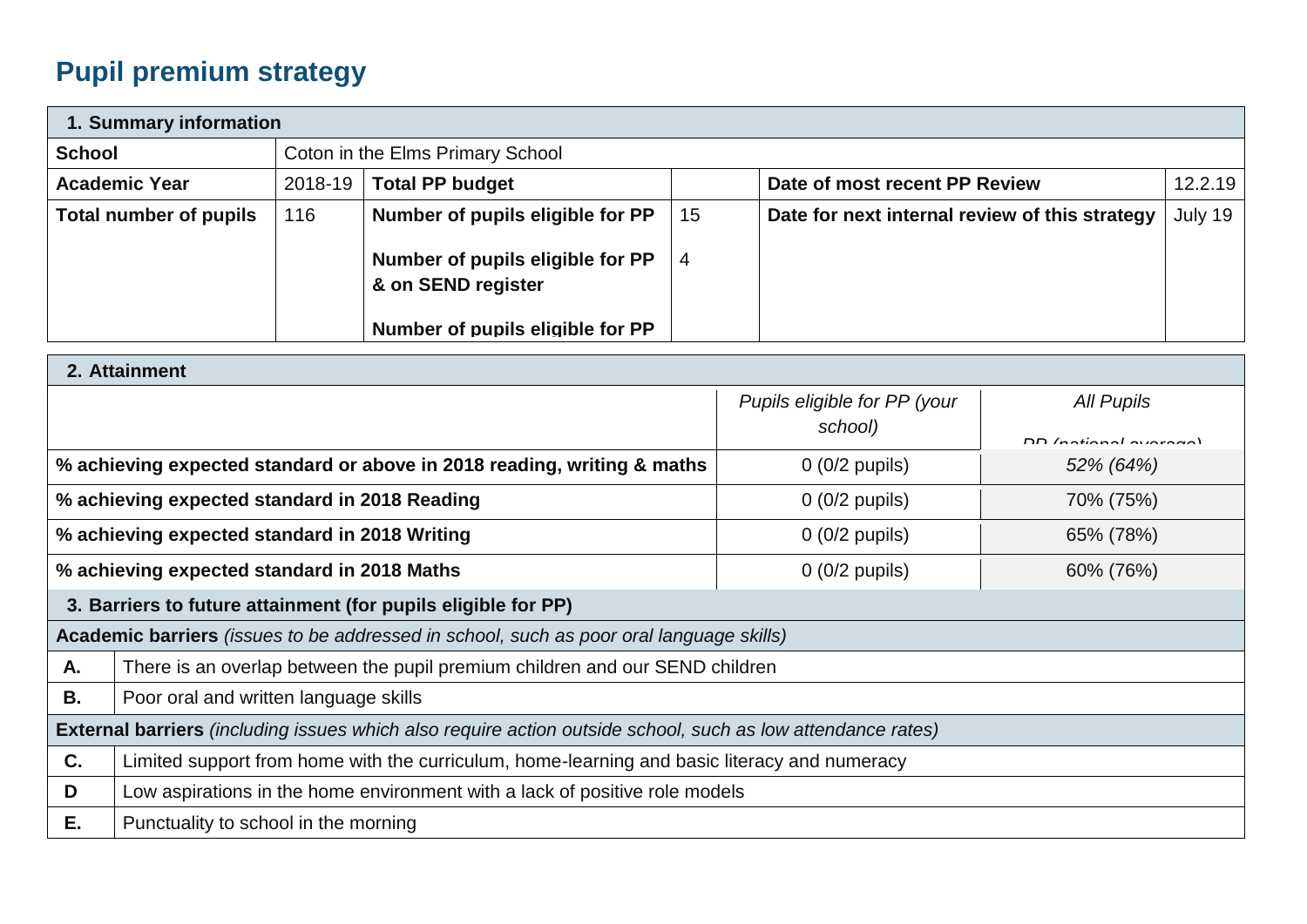| F.        | Parent literacy skills                                                                                                                                                                                                                                                                                                                                                                                                                                                                                                                                                  |                                                                                                                                                                                                                                                                                                                                 |
|-----------|-------------------------------------------------------------------------------------------------------------------------------------------------------------------------------------------------------------------------------------------------------------------------------------------------------------------------------------------------------------------------------------------------------------------------------------------------------------------------------------------------------------------------------------------------------------------------|---------------------------------------------------------------------------------------------------------------------------------------------------------------------------------------------------------------------------------------------------------------------------------------------------------------------------------|
|           | 4. Intended outcomes (specific outcomes and how they will be measured)                                                                                                                                                                                                                                                                                                                                                                                                                                                                                                  | <b>Success criteria</b>                                                                                                                                                                                                                                                                                                         |
| A.        | Of the 15 pupils who qualify for Pupil Premium, 8 pupils are on our provision map as<br>receiving additional support for SEND at present. A co-ordinated programme of<br>interventions need to be carried out as a way of collecting data which clearly shows<br>progress for PP/SEND children, even if these pupils don't reach ARE for their year group.<br>Measured by: Standardised scores in R,M and Spelling, reading and Maths Age, outcome<br>scores on the provision map                                                                                       | 100% improve their standardised score in<br>PIRA and PUMA tests from September -<br>July and date shows it is closer to 100.<br>Reading, spelling and Maths Age data<br>shows that these pupils are closer to their<br>chronological age than at the start of the<br>academic year. Outcomes on provision<br>map are favourable |
| <b>B.</b> | 11/15 have poor vocabulary and find verbal communication difficult at times. Many require<br>support through a range of interventions. Interventions need to show that this difficulty is<br>being successfully addressed. Measured by: Talk Boost intervention shows significant<br>gains, provision map data on Literacy and Numeracy Impact sheet shows gains every<br>term                                                                                                                                                                                          | Literacy based interventions show impact<br>on the provision map<br>Talk Boost intervention data shows gains,<br>Termly assessment data shows that PP<br>children are improving their nearness to<br>the expected standard in writing                                                                                           |
| C.        | Pupil Premium children very rarely have a representative at school parent workshops and<br>their home-learning is rarely completed each week. More opportunities for parents to<br>learn alongside their child at school need to be provided in and out of school time,<br>increasing their confidence in working alongside. More opportunities for 'Pupil Premium<br>families' to access the internet so they can learn or have approaches modelled to support<br>their children, additional use of technology to share teaching approaches between school<br>and home | Signing in book shows all Pupil Premium<br>children have a representative for at least<br>1 Learning Lens session/parent workshop<br>over the year, Parent questionnaires from<br>PP families, comment favourably on their<br>knowledge of how to support their child at<br>home                                                |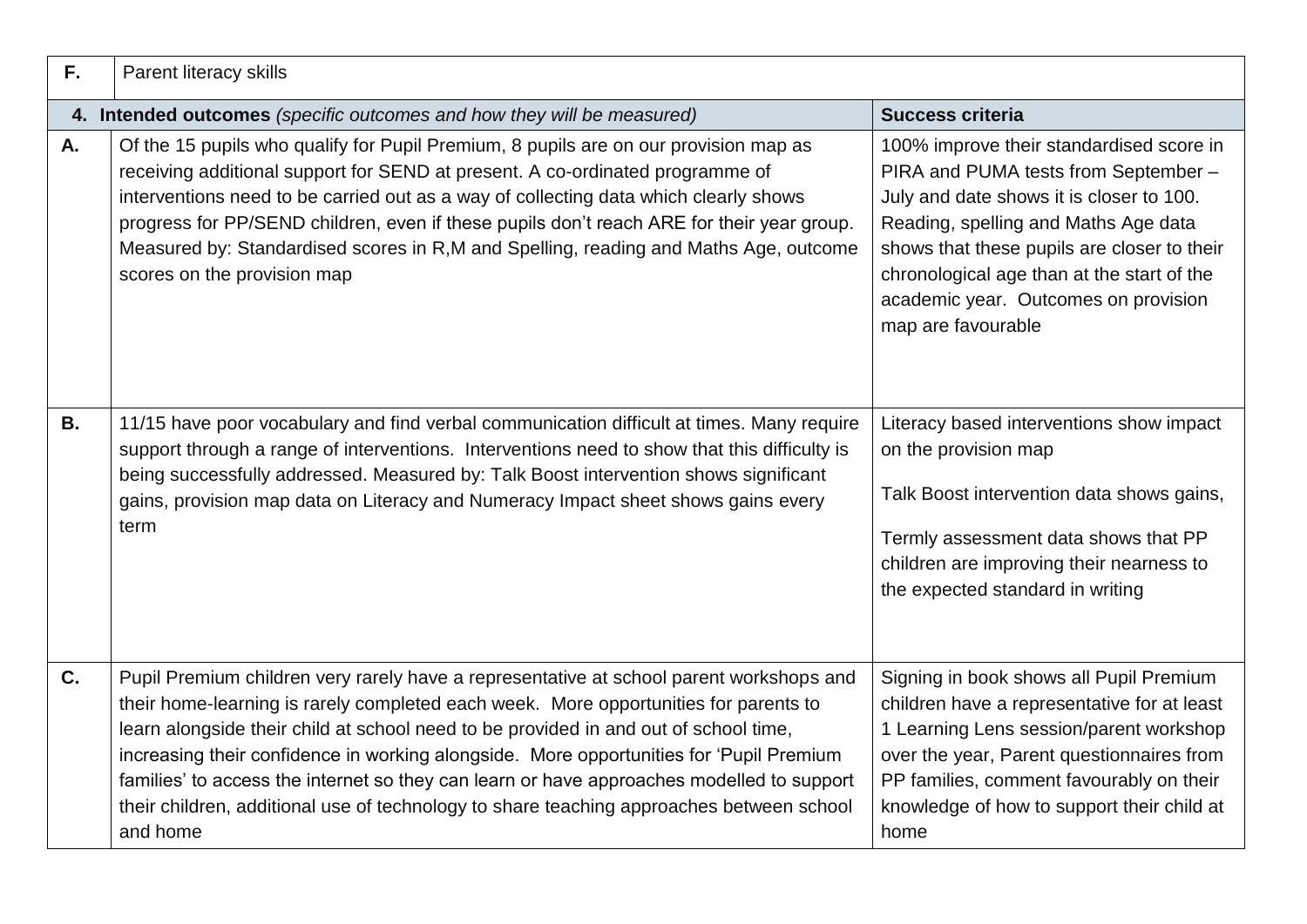| D. | Pupil Premium children require support to ascertain what they wish to achieve in the future<br>and what they might do as a profession. Some lack knowledge of different<br>careers/academic opportunities which they could aspire to. A strategy for developing<br>pupils' understanding and exposure of this needs to be co-ordinated across the school<br>and be integral in the school calendar | Pupil questionnaires from a planned World<br>of Work Week show that PP children know<br>what they'd like to do in the future,<br>Parent questionnaires and the Signing In<br>book shows that PP families are engaged<br>as part of this week |
|----|----------------------------------------------------------------------------------------------------------------------------------------------------------------------------------------------------------------------------------------------------------------------------------------------------------------------------------------------------------------------------------------------------|----------------------------------------------------------------------------------------------------------------------------------------------------------------------------------------------------------------------------------------------|
| Е. | A number of PP children are persistently late to school in the morning. A number of<br>strategies need to be deployed to support families first thing in a morning and also<br>encourage the children to help themselves and be motivated to get to school                                                                                                                                         | Signing in register shows the PP children<br>late arriving is diminishing                                                                                                                                                                    |

| 5. Review of expenditure                                                   |                                                      |                                                                                                                                                                                 |                                                                                                                                                           |             |  |  |
|----------------------------------------------------------------------------|------------------------------------------------------|---------------------------------------------------------------------------------------------------------------------------------------------------------------------------------|-----------------------------------------------------------------------------------------------------------------------------------------------------------|-------------|--|--|
| <b>Previous Academic Year</b>                                              |                                                      | 2017-18                                                                                                                                                                         |                                                                                                                                                           |             |  |  |
|                                                                            | i. Quality of teaching for all                       |                                                                                                                                                                                 |                                                                                                                                                           |             |  |  |
| <b>Action</b>                                                              | Intended outcome                                     | <b>Estimated impact:</b> Did you meet the<br>success criteria? (Include impact on<br>pupils not eligible for PP, if appropriate).                                               | <b>Lessons learned</b><br>(and whether you will continue with this approach)                                                                              | <b>Cost</b> |  |  |
| Purchasing<br>of Guided<br>Reading<br>materials for                        | Improve<br>comprehension skills<br>across the school | Data for reading shows that attainment<br>for all pupils is up and a greater<br>proportion achieved ARE in 2018 KS2<br>$SATS - 70%$ and                                         | As a result, teachers have increased resources to<br>develop this area of pupils' learning                                                                | £2418       |  |  |
| Re-banding<br>and<br>purchasing of<br>new<br>independent<br>reading titles | Improve<br>comprehension skills<br>across the school | In each year group a greater proportion<br>are on track to achieve the expected<br>standard in reading<br>$Y2 - 94\%$ , $Y3 - 82\%$ , $Y4 - 94\%$ , $Y5 -$<br>$90\%$ & Y6 - 67% | A greater choice of books are available for the<br>children to choose from and they are being given<br>books which are more akin to their potential level | £1342       |  |  |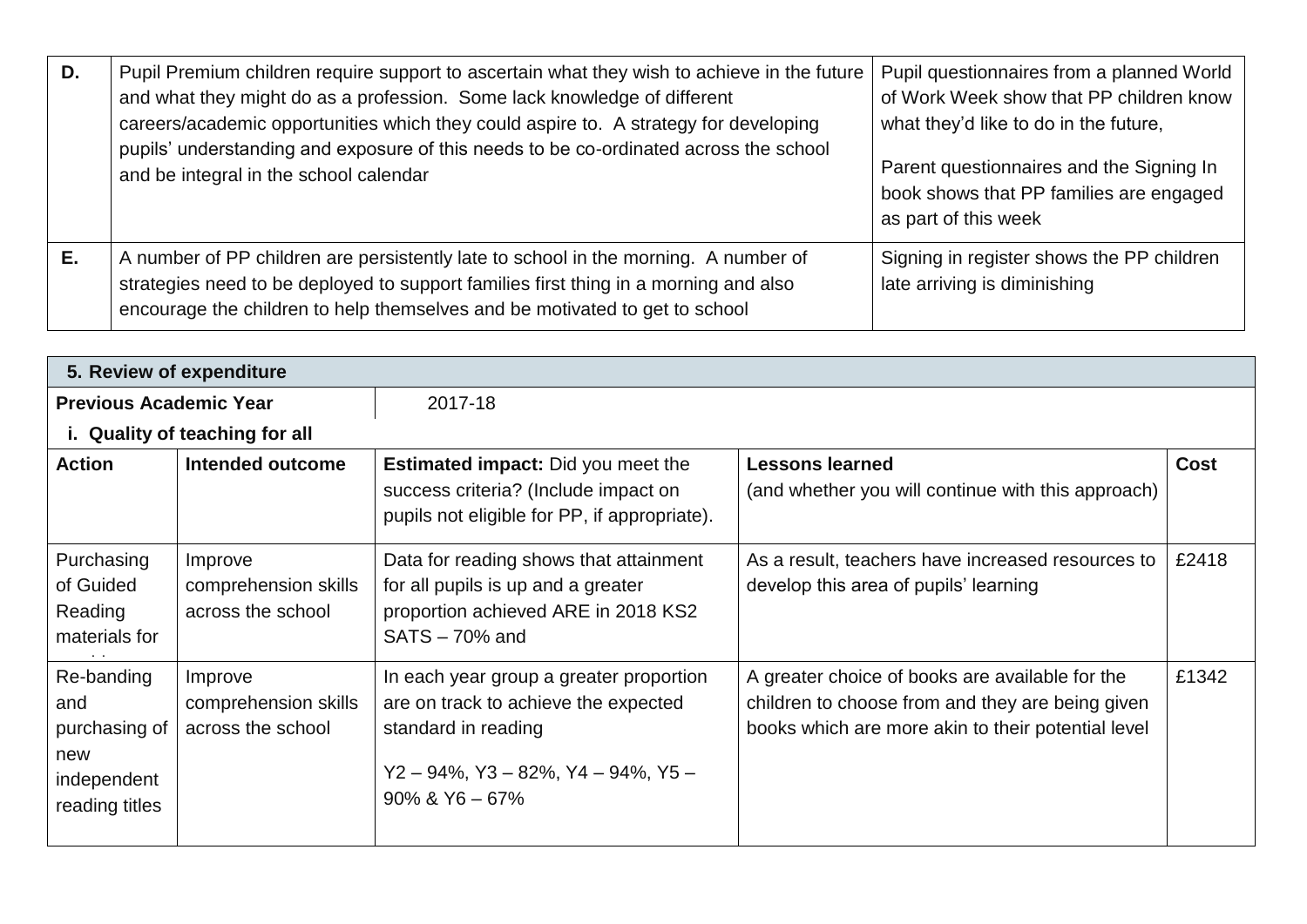| ii. Targeted support                                                                                                     |                                                                                                                 |                                                                                                                                                                                                                                                                                            |                                                                                                                                                                                                                                                                                                                                  |             |  |  |  |  |
|--------------------------------------------------------------------------------------------------------------------------|-----------------------------------------------------------------------------------------------------------------|--------------------------------------------------------------------------------------------------------------------------------------------------------------------------------------------------------------------------------------------------------------------------------------------|----------------------------------------------------------------------------------------------------------------------------------------------------------------------------------------------------------------------------------------------------------------------------------------------------------------------------------|-------------|--|--|--|--|
| <b>Action</b>                                                                                                            | <b>Intended outcome</b>                                                                                         | Estimated impact: Did you meet the<br>success criteria? (Include impact on<br>pupils not eligible for PP, if appropriate).                                                                                                                                                                 | <b>Lessons learned</b><br>(and whether you will continue with this approach)                                                                                                                                                                                                                                                     | <b>Cost</b> |  |  |  |  |
| Deploying<br>staff hours in<br>school to<br>deliver<br>programmes<br><b>of</b><br>intervention<br>for selected<br>pupils | Develop a co-<br>ordinate programme<br>of interventions for<br>PP/SEND pupils<br>which demonstrates<br>progress | The new provision map highlights the<br>impact of our intervention programmes<br>and this is measured by engagement<br>levels alongside reading and number age<br>testing. Boxall profiles continue to show<br>good evidence of impact with emotional<br>and behavioural targeted support. | As a result of our targeted support for pupils who<br>are falling behind and 'disadvantaged' the<br>attainment gap for some is narrowing. In order to<br>continue this narrowing of the gap, more support<br>is required for parents and families so the hard<br>work of school staff is followed up in the home<br>environment. | £20754      |  |  |  |  |
| iii. Other approaches                                                                                                    |                                                                                                                 |                                                                                                                                                                                                                                                                                            |                                                                                                                                                                                                                                                                                                                                  |             |  |  |  |  |
| <b>Action</b>                                                                                                            | <b>Intended outcome</b>                                                                                         | <b>Estimated impact:</b> Did you meet the<br>success criteria? (Include impact on<br>pupils not eligible for PP, if appropriate).                                                                                                                                                          | <b>Lessons learned</b><br>(and whether you will continue with this approach)                                                                                                                                                                                                                                                     | <b>Cost</b> |  |  |  |  |
|                                                                                                                          |                                                                                                                 |                                                                                                                                                                                                                                                                                            |                                                                                                                                                                                                                                                                                                                                  |             |  |  |  |  |
|                                                                                                                          |                                                                                                                 |                                                                                                                                                                                                                                                                                            |                                                                                                                                                                                                                                                                                                                                  |             |  |  |  |  |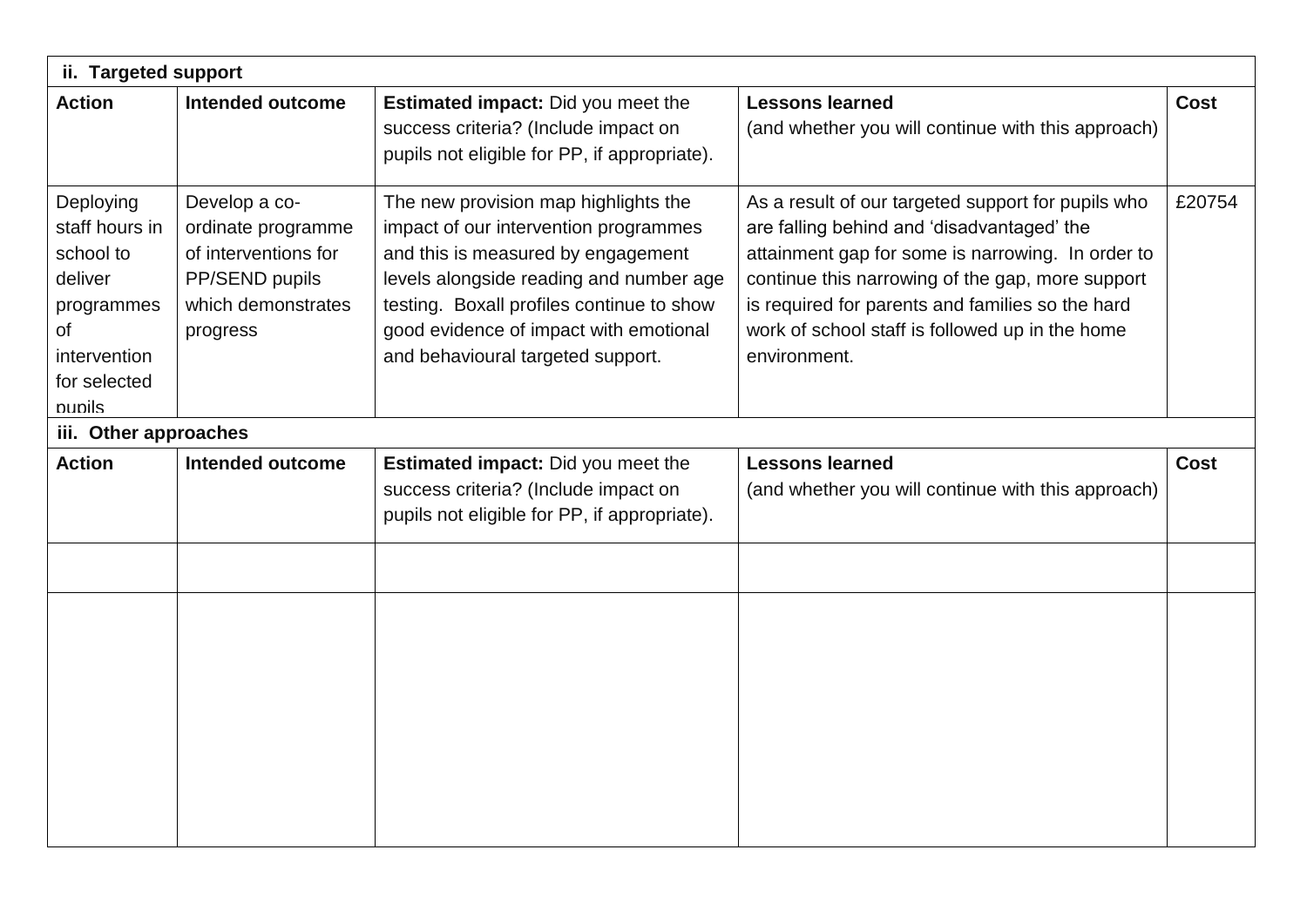| 6. Planned expenditure (£24060)                                                                                                              |                                                                                                                                                                                 |                                                             |                                                                                                                                                                                                                                                                                     |                                                                                                                                                                                                                                      |                                        |                                                                                                                                                                                 |                                                                                                                                                                                                                                                                                                                                                                                                                                                                                                                                                                                                                                                                                                                                                                                                                                                                                                                                                                                                                            |
|----------------------------------------------------------------------------------------------------------------------------------------------|---------------------------------------------------------------------------------------------------------------------------------------------------------------------------------|-------------------------------------------------------------|-------------------------------------------------------------------------------------------------------------------------------------------------------------------------------------------------------------------------------------------------------------------------------------|--------------------------------------------------------------------------------------------------------------------------------------------------------------------------------------------------------------------------------------|----------------------------------------|---------------------------------------------------------------------------------------------------------------------------------------------------------------------------------|----------------------------------------------------------------------------------------------------------------------------------------------------------------------------------------------------------------------------------------------------------------------------------------------------------------------------------------------------------------------------------------------------------------------------------------------------------------------------------------------------------------------------------------------------------------------------------------------------------------------------------------------------------------------------------------------------------------------------------------------------------------------------------------------------------------------------------------------------------------------------------------------------------------------------------------------------------------------------------------------------------------------------|
|                                                                                                                                              | 2018-19<br>Academic year                                                                                                                                                        |                                                             |                                                                                                                                                                                                                                                                                     |                                                                                                                                                                                                                                      |                                        |                                                                                                                                                                                 |                                                                                                                                                                                                                                                                                                                                                                                                                                                                                                                                                                                                                                                                                                                                                                                                                                                                                                                                                                                                                            |
|                                                                                                                                              | The three headings enable you to demonstrate how you are using the Pupil Premium to improve classroom pedagogy, provide targeted support<br>and support whole school strategies |                                                             |                                                                                                                                                                                                                                                                                     |                                                                                                                                                                                                                                      |                                        |                                                                                                                                                                                 |                                                                                                                                                                                                                                                                                                                                                                                                                                                                                                                                                                                                                                                                                                                                                                                                                                                                                                                                                                                                                            |
| i. Quality of teaching for all                                                                                                               |                                                                                                                                                                                 |                                                             |                                                                                                                                                                                                                                                                                     |                                                                                                                                                                                                                                      |                                        |                                                                                                                                                                                 |                                                                                                                                                                                                                                                                                                                                                                                                                                                                                                                                                                                                                                                                                                                                                                                                                                                                                                                                                                                                                            |
| <b>Action</b>                                                                                                                                | <b>Intended</b><br>outcome                                                                                                                                                      |                                                             | What is the<br>evidence and                                                                                                                                                                                                                                                         | How will you ensure it<br>is implemented well?                                                                                                                                                                                       | <b>Staff</b><br>lead                   | When will you<br>review                                                                                                                                                         | Impact to date                                                                                                                                                                                                                                                                                                                                                                                                                                                                                                                                                                                                                                                                                                                                                                                                                                                                                                                                                                                                             |
| Provide regular<br>opportunities for<br>parents and children<br>to work together in<br>school, under the<br>guidance of the<br>class teacher | More opportunities for<br>be provided in and out of<br>school time                                                                                                              | parents to learn alongside<br>their child at school need to | Parents require more<br>guidance on how to support<br>their child with the curriculum<br>Parents need to develop the<br>confidence to seek support<br>from school and break down<br>any personal barriers and<br>negative associations with<br>school from their own<br>experiences | Attendance register completed for<br>workshops<br>Time will be set aside for class<br>teachers to plan this in line with the<br>areas of development in individual<br>classes<br>Questionnaire for parents -<br>capturing usefulness | HT, SL<br>and then<br>Class<br>Teacher | Attendance reviewed after<br>every session<br>Pupil progress meetings<br>will discuss home-support,<br>make sure the attendance<br>of parents at these<br>sessions is discussed | July 2019: 1 Pupil Premium child in last<br>year's Y6. A parent representative<br>attended the Prepare Aware Sessions for<br>KS2 SATS and also the 3 Learning Lens<br>sessions on the curriculum. This 1 child<br>went on to achieve the expected standard<br>in R, W, and M. Previously, this child was<br>not on track to do this at the end of Y5.<br>All Pupil Premium children (except the 4<br>pertaining to one specific family had a<br>representative at least one parent-pupil<br>session throughout the year<br>Non PP Children: Overwhelmingly positive<br>feedback from all parents who attended.<br>See Parent Voice File, Attendance as<br>follows: Online Safety $(25.3.19) - 27$<br>parents (2 PP), Learning Lens Reading<br>(w/c 6.3.19) - 46 parents (3 PP), Y6 SATS<br>Prepare Aware Workshop (28.1.19) - 8<br>parents (2PP), Learning Lens Maths (w/c<br>$20.11.19$ ) - 57 parents (2 PP), Back to<br>School Parent Phonics (14 parents),<br>SEND Update for parents (15.10.19) - 4<br>parents (2 PP) |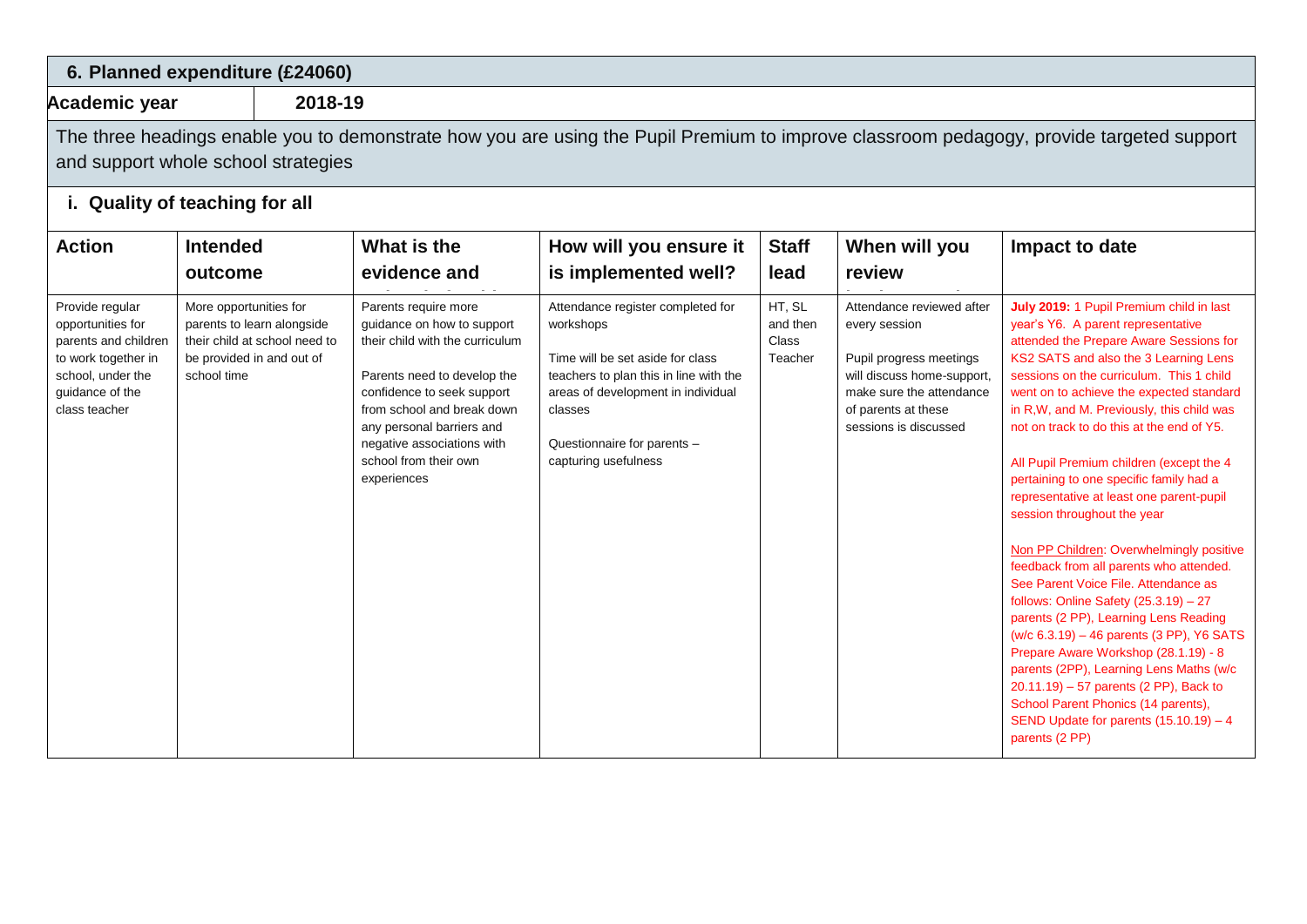| Homework Club set<br>up in school                       | Support children who don't<br>have support from home, to<br>complete home-learning<br>tasks | Children who don't have a<br>home-adult who is able to<br>support them require the<br>additional time to work on<br>basic reading and maths skills | Any child who hasn't done home-<br>learning will be referred to<br>Homework Club, Homework<br>completion is monitored every<br>Monday and points awarded to<br>children | Class<br>Teachers        | Home-learning will be<br>reviewed weekly                                       | July 2019: 5 Pupil Premium Children<br>(from 2 families) regularly attend<br>Homework club led by HT to complete<br>tasks - this includes reading and spelling<br>support being provided during sessions<br>Non PP Children: Increase in the number<br>of children completing home-learning tasks<br>at home. On average, 8 pupils attend<br>home-learning club each week as a result<br>of being referred by the class teacher |
|---------------------------------------------------------|---------------------------------------------------------------------------------------------|----------------------------------------------------------------------------------------------------------------------------------------------------|-------------------------------------------------------------------------------------------------------------------------------------------------------------------------|--------------------------|--------------------------------------------------------------------------------|---------------------------------------------------------------------------------------------------------------------------------------------------------------------------------------------------------------------------------------------------------------------------------------------------------------------------------------------------------------------------------------------------------------------------------|
| Hold a World of<br>Work Week for<br>children & families | Develop aspirations for<br>children and signpost<br>towards other agencies                  | Broaden the opportunities<br>presented to children so they<br>think beyond the home-<br>learning environment for which<br>they are accustomed.     | Inspirational speakers and male and<br>female role models who challenge<br>stereotypes.<br>Involve parents                                                              | Link<br>Governor,<br>HT. | Feedback on<br>questionnaire,<br>Discussions with children<br>by Link Governor | <b>Autumn 2019: Governor Link Visit review</b><br>from 21/11/19 shows that 75% of PP<br>children can name an area that they wish<br>to pursue as a potential job in the future,<br>following last year's theme event. This<br>demonstrate long term legacy for the<br>project                                                                                                                                                   |
| Total budgeted cost                                     |                                                                                             |                                                                                                                                                    |                                                                                                                                                                         |                          | £1000                                                                          |                                                                                                                                                                                                                                                                                                                                                                                                                                 |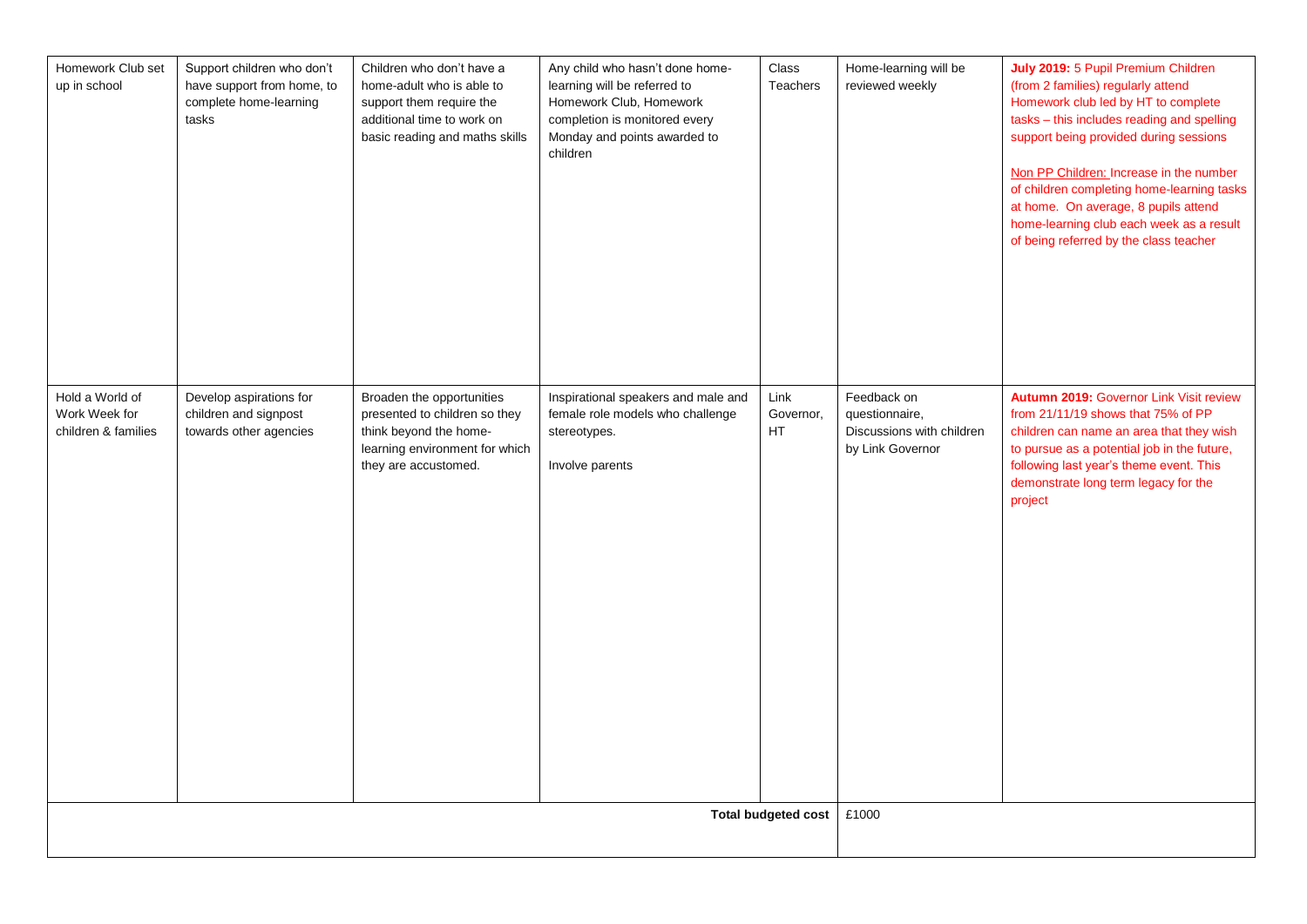| ii. Targeted support                                                                                  |                                                                                                          |                                                                                                                                                                                                                       |                                                                                                                                                                                                                                     |                                    |                                                                                                                           |                                                                                                                                                                                                                                                                                                                                                                                                                                                                                                                                                                                                                                                                                                                                                                                                                                                                                                                                                                                                                                          |  |
|-------------------------------------------------------------------------------------------------------|----------------------------------------------------------------------------------------------------------|-----------------------------------------------------------------------------------------------------------------------------------------------------------------------------------------------------------------------|-------------------------------------------------------------------------------------------------------------------------------------------------------------------------------------------------------------------------------------|------------------------------------|---------------------------------------------------------------------------------------------------------------------------|------------------------------------------------------------------------------------------------------------------------------------------------------------------------------------------------------------------------------------------------------------------------------------------------------------------------------------------------------------------------------------------------------------------------------------------------------------------------------------------------------------------------------------------------------------------------------------------------------------------------------------------------------------------------------------------------------------------------------------------------------------------------------------------------------------------------------------------------------------------------------------------------------------------------------------------------------------------------------------------------------------------------------------------|--|
| <b>Action</b>                                                                                         | <b>Intended</b><br>outcome                                                                               | What is the<br>evidence and                                                                                                                                                                                           | How will you ensure it<br>is implemented well?                                                                                                                                                                                      | <b>Staff</b><br>lead               | When will you<br>review                                                                                                   | Impact to date                                                                                                                                                                                                                                                                                                                                                                                                                                                                                                                                                                                                                                                                                                                                                                                                                                                                                                                                                                                                                           |  |
| Deploying staff<br>hours in school to<br>deliver programmes<br>of intervention for<br>selected pupils | Develop a co-ordinate<br>programme of interventions<br>for PP/SEND pupils which<br>demonstrates progress | Whole school assessment<br>system is linked to ARE and<br>some PP children are working<br>well-below their year group for<br>the curriculum. Need a more<br>measured approach to monitor<br>progress for these pupils | Assessment Calendar which outlines<br>regular data collection each term -<br>Reading/Number age testing across<br>the school each term, engagement<br>measure added to provision map,<br>standardised scores collected for<br>R.W.M | HT and<br>Class<br><b>Teachers</b> | Interventions review every<br>term and pupil progress<br>discussed at the end of<br>each whole term with the<br><b>HT</b> | <b>July 18: new Intervention Support</b><br>Records, grading impact from A-E, show<br>show that the vast majority of intervention<br>programmes delivered IN 2018-19 to PP<br>children had impact:<br>Y1 - 1 PP Child. 2 interventions with an<br>impact score of C or more<br>Y2 - 1 PP Child. 4 interventions with an<br>impact score of C or more<br>Y3 - 1 PP child, 4 interventions with an<br>impact score of C or more<br>$Y4 - 2 PP$ children $- 6$ with an impact<br>score of C or more<br>$Y5 - 2 PP$ children $- 10$ with an impact<br>score of C or more<br>$Y6 - 2 PP$ children $-3$ with an impact<br>score or C or more<br>Of the 9 PP children receiving SEND<br>interventions the following improvements<br>to standardised scores were made<br>(diminishing the difference):<br>In Reading - 7 children increased their<br>standardised score and diminished the<br>difference throughout the year<br>In Maths - 5 children increased their<br>standardised score and diminished the<br>difference throughout the year |  |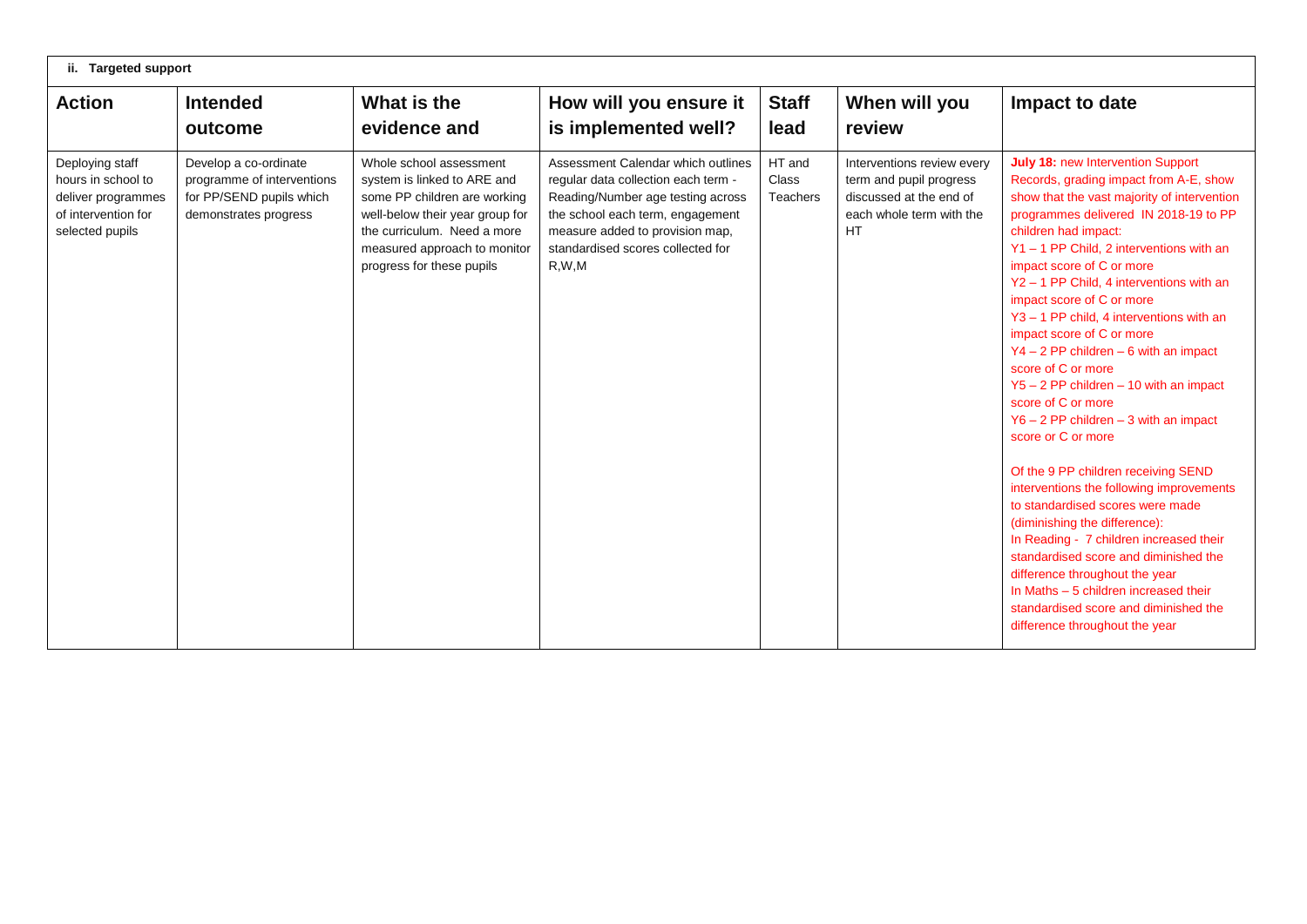| Access external<br>consultant support<br>to assess SEND<br>pupils and collect<br>data, advise staff on<br>interventions and<br>develop provision<br>mapping | Develop a co-ordinate<br>programme of interventions<br>for PP/SEND pupils which<br>demonstrates progress | HT is currently carrying out the<br>role of SENCO, in addition to<br>his other duties. External<br>support gives an additional<br>perspective and ensures that<br>regular specialist support is at<br>hand for pupils and staff | Action Plan in place                                                                            | HT & SH                        | Ongoing review of Action<br>Plan                                               | July 2019: The Action plan shows that the<br>following changes to our SEND Provision<br>were made:<br>Introduction standardised scores<br>for reading and maths - PIRA<br>and Puma testing each term<br><b>New Pupil Learning Passports</b><br>$\bullet$<br>Impact and Outcome measures<br>$\bullet$<br>were added to the Provision<br>Map to show impact of all<br>sessions<br><b>New Targeted Support Records</b><br>were completed for all<br>interventions, with sessions<br>being evaluated. |
|-------------------------------------------------------------------------------------------------------------------------------------------------------------|----------------------------------------------------------------------------------------------------------|---------------------------------------------------------------------------------------------------------------------------------------------------------------------------------------------------------------------------------|-------------------------------------------------------------------------------------------------|--------------------------------|--------------------------------------------------------------------------------|---------------------------------------------------------------------------------------------------------------------------------------------------------------------------------------------------------------------------------------------------------------------------------------------------------------------------------------------------------------------------------------------------------------------------------------------------------------------------------------------------|
| Involve PP families<br>in World of Work<br>Week/Jobs Fair/CV<br>writing                                                                                     | Develop aspirations for<br>children and signpost<br>towards other agencies                               | Broaden the opportunities<br>presented to children so they<br>think beyond the home-<br>learning environment for which<br>they are accustomed.                                                                                  | Signpost event for parents of<br>children who are classed as Pupil<br>Premium - invites to them | Link<br>Governor,<br><b>HT</b> | Feedback on<br>questionnaire,<br>Discussions with children<br>by Link Governor | July 2019 - Attendance at parent sessions<br>was low for children in receipt of Pupil<br>Premium - they didn't have a<br>representative at the sessions on CV<br>Writing or how to set up a business<br>Governor Link Visit review from 21/11/19<br>shows that 75% of PP children can name<br>an area that they wish to pursue as a<br>potential job in the future, following last<br>year's theme event. This demonstrates<br>long term impact of the project                                    |
| Appointment of a<br>school librarian on a<br>temporary basis                                                                                                | Promote reading for<br>pleasure in school                                                                | Children to foster a love of<br>reading and develop an<br>enthusiasm for non-fiction<br>books in addition to the fiction<br>titles which are chosen from<br>for regular home-reading                                            | Timetabled slot for each class each<br>week                                                     | SL                             | Termly discussions with<br>librarian and the children                          | July 2019: 7 Pupil Premium children<br>increased their standardised score from<br>Sept to July in Reading and diminished the<br>difference between their peers<br>ALPS data shows that 8 Pupil Premium<br>Children had achieved the 'expected<br>reading standard for their year group by<br>the end of the 2018-19<br>2 PP children in Y6 (out of 3) achieved the<br>expected standard in Y6 SATS                                                                                                |